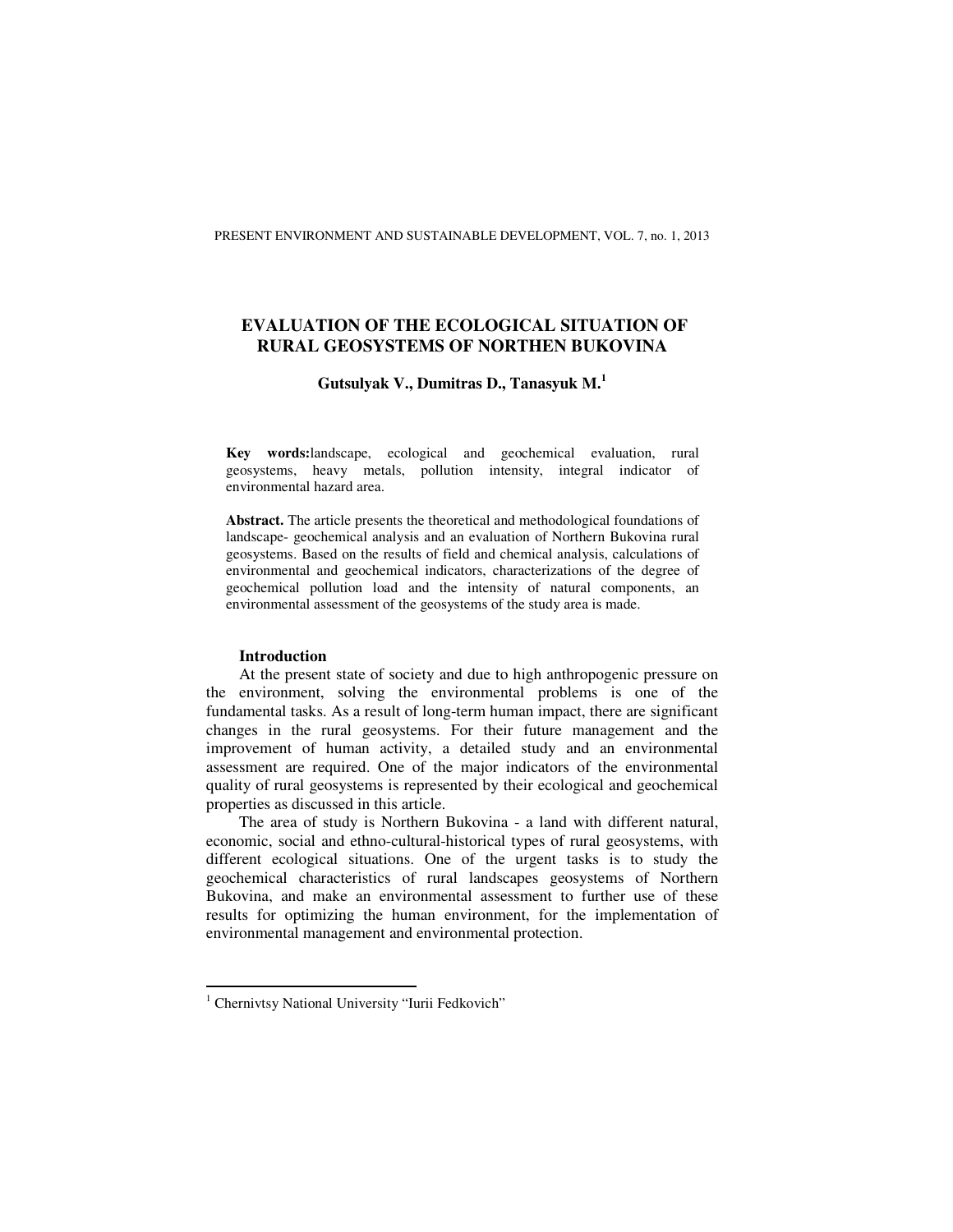### **Findings of the research.**

The territory of Northern Bukovina is situated amongst different types of natural, historical and geographical, ethnographical, industrial and commercial complexes and systems, in the area of their major interaction. Here there are the plain-platform (Prut-Dniester Rivers) and fold-mountain (Bukovina Carpathians) systems.

Between them, there is an amortizable contact structure – the Carpathian foredeep (hilly undulating plain). The result of the interaction of these structures is a considerable diversity of the geological structure and of the topography of the region. The humidity of the area (which is important for the self-cleaning of landscapes) varies from north-east to south-west, according to the increase in rainfall (from 550-700 mm to 1000 mm). The prevailing northwesterly winds affect the migration of contaminants.

In the area between the Prut and Dniester rivers, varieties of gray forest and chernozem soils are common, in the foothills - varieties of sod-podzolic and gray forest soils. Mountain soils are: brown mountain-forest, sod-brown soil, brown soil-podzolic. In these soils, the processes of accumulation and migration of macro and micronutrients occur in different ways.

Among the adverse natural processes in Northern Bukovina, landslides, karst, mudslides, windfalls and avalanches in the mountains occur. All these should be considered when assessing the landscape-geochemical environment of rural geosystems.

Northern Bukovina includes three geographical subregions of different nature: Prut-Dniester, Prut-Siret (Bucovina foothills) and Bukovinian Carpathians. A large variety of environmental conditions affect the nature of the geo-ecological conditions (natural factors).

Anthropogenic factors of pollution in the investigated territory show minor sources from industrial enterprises and agricultural manufacturing that at present tend to decrease or completely cease their operation. The main sources of pollution in the region are the exhaust gases of vehicles, the emissions of which can reach 80% of the total emissions.

The combination of the above natural and anthropogenic factors contributed to the formation of various natural and anthropogenic territorial complexes and landscapes within Northern Bukovina. Local natural systems are diverse in structure and size.

There are three types of such landscapes: steppe plains (Prut-Dniester Rivers), forest meadow elevated plains and hills (Prut-Siret Precarpathians), mountain-forest (Bukovinian Carpathians). For each of the above types of landscapes, key areas were determined and landscape maps drawn.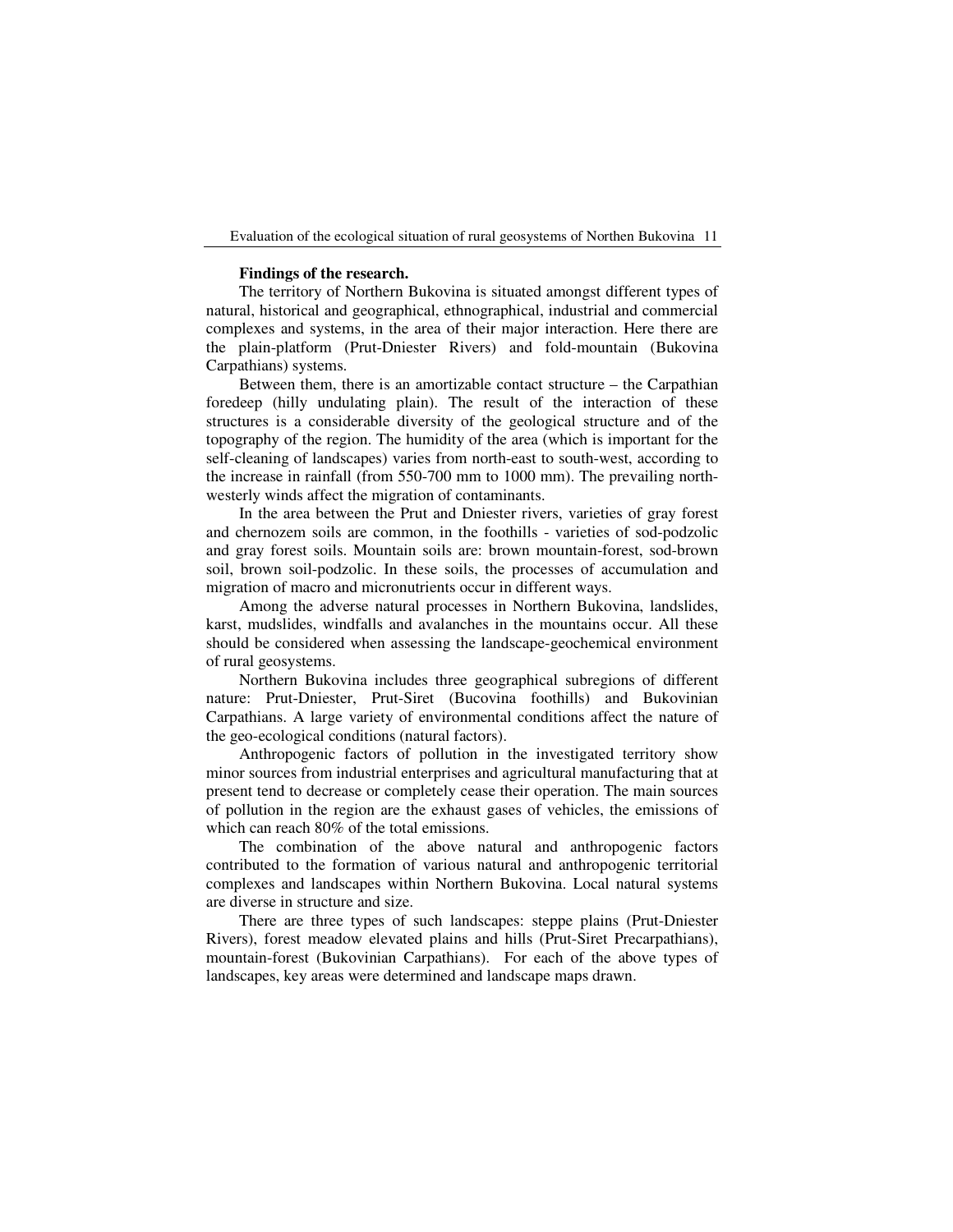Based on a detailed study of materials of the field surveys and statistical geochemical data, we conducted an environmental hydro-geochemical mapping and zoning of Northern Bukovina.

We differentiated three subregions (I-III) and 11 districts: I –Prut-Dnister (districts: 1. Dnister-Repujintsy, 2. Zastavnyansikii, 3. Dobrinivsikii, 4. Priprutsko-Kitsmanskii, 5.Priprutsko-Boyanivskii), II- Prut-Siret (districts: 6. Valya Kuzminsikii, 7. Hlibotskii, 8. Cheremoshsikii, 9. Prikarpatsiko-Siretskii, 10. Bahnensikii), III- Bukovinian Carpathians (11.) (Fig.1). The zoning was made according to the geographical, ecological and geochemical features of the studied area. Zoning makes it possible to analyze and evaluate the environment of the region, to develop a model of pollution control area, consider the role of natural and anthropogenic factors, do an environmental assessment of geosystems, etc.

We concluded a conjugate (large scale) landscape and geochemical mapping of rural geosystems of Northern Bukovina. On this basis, we established territorial differences of landscape-geochemical structures and by eco-geochemical assessment of landscapes of the region, using a system of appropriate indicators and criteria, we identified the possibility of assessing the ecological state of territory, the indicators of pollution intensity (Pj) and the integral indicator of environmental safety.

Rural geosystems are natural solid formations of anthropogenic habitat estates and adjoining areas within topological level of landscapes, which function as a result of the socio-demographic, industrial and natural subsystems.

At the basis of our ecological and geochemical study of the area, there is the method of mapping of landscapes and landscape-geochemical systems. Catenative and cascade systems are of particular importance to the analysis because the operation of these geosystems is due to migration flows (exchange of matter, energy and information between blocks of systems).

Landscape-geochemical catena is a chain, a number of elementary landscapes that are linked by migration and located on the same hill from hilltop to the low part of the relief. Catenas are presented in basins of rivers of any order, and for each basin of watercourse, a catena can be on the left bank, on the right. Catena may be cascade (terraced valley slopes, particularly large rivers), straight (diluvial slopes of the valleys of small rivers), wavy (landslide slopes, sometimes waterlogged territories), and so on.

Cascade catenas are well expressed in the valley of Siret and Prut Rivers. They are characterized as trans alluvial - accumulative basic geochemical systems (in terms of migration), often heterogeneous. The elements here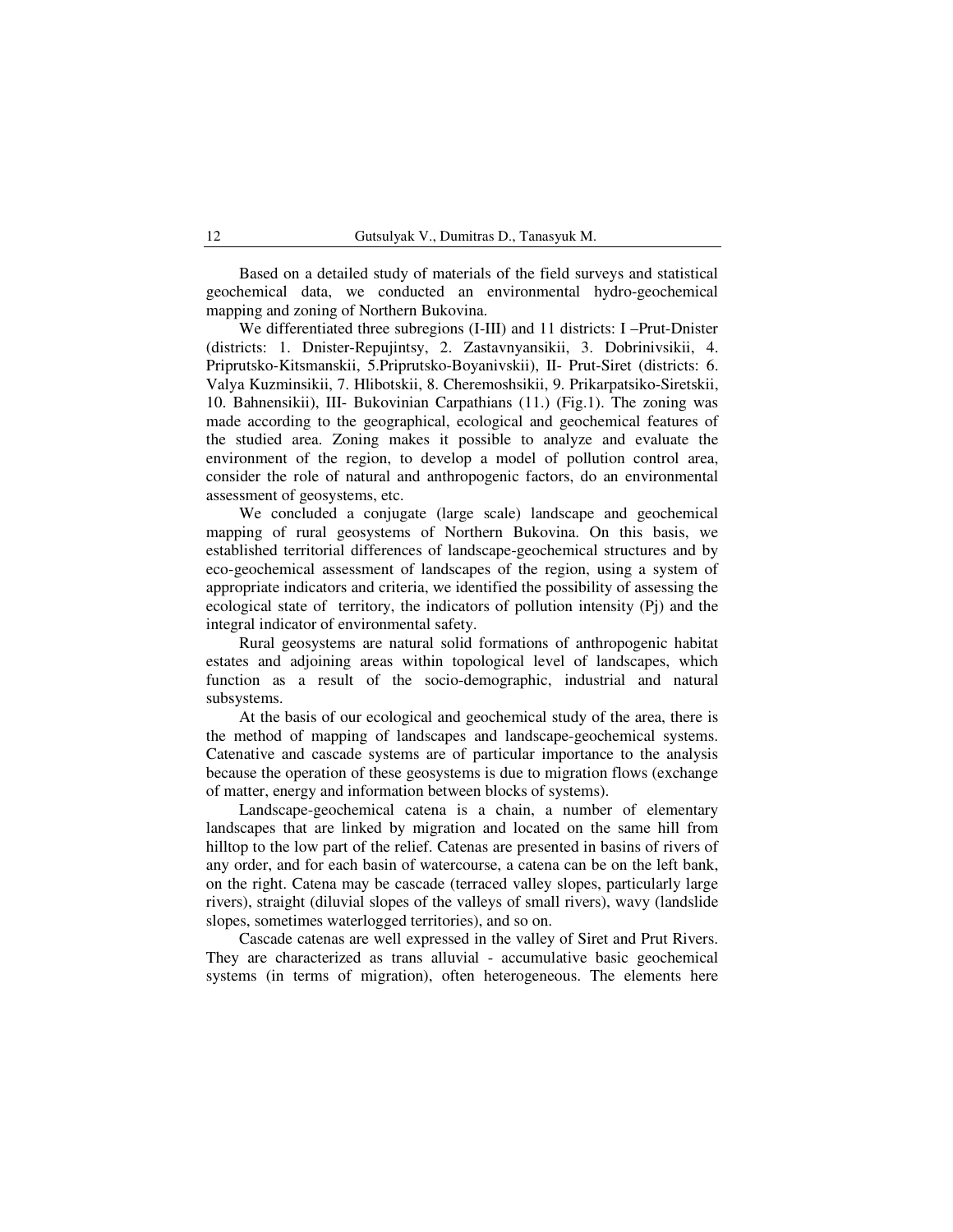vigorously migrate and simultaneously accumulate, sometimes forming technogenic geochemical anomalies.

Cascade landscape-geochemical system is a series of elementary landscapes that succeed each other from the local watershed to the local depressions and related with laterally directed migration flows. Every elementary landscape is a link or a block to the overall system. An example of such systems can be naturally terraced valley-territorial complexes.



Fig.1. Ecological-hydro-geochemical zoning of Northern Bukovina

Landscape-geochemical assessment of the ecological state of territory was carried out based on the ratio of the results of chemical analysis to clarc variables, baseline values, maximum allowable concentrations.

To determine the environmental situation in the rural ecosystems of Northern Bukovina, the following geo-ecological parameters were used: concentration factor of the element (Kc), which is calculated as the ratio of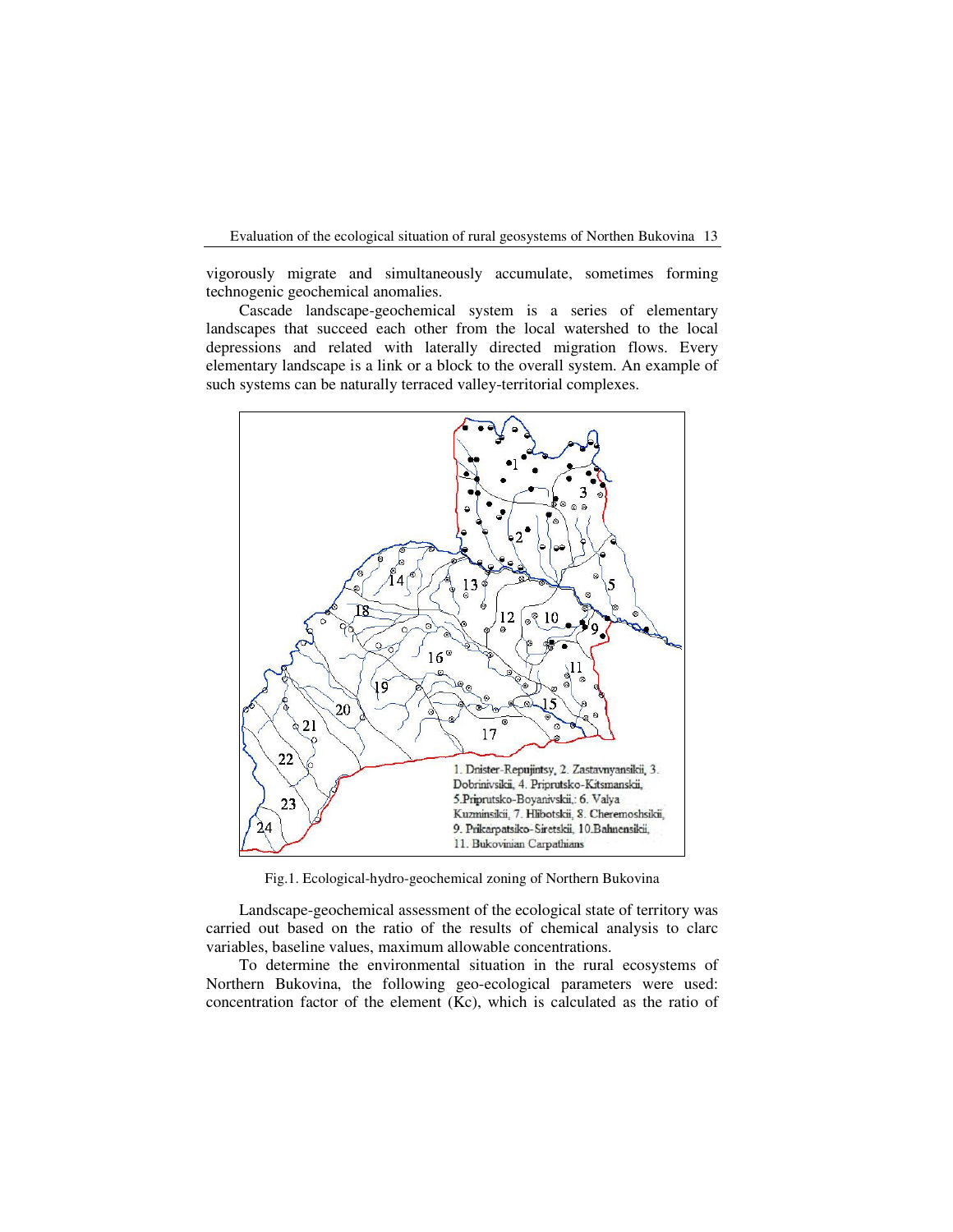actual content of substances in the natural component (Ci) to its background content (Sf); overall pollution index of the component (Zcj) and landscape (Zcl), equal to the sum of the coefficients of concentration studied chemicals. To assess the environmental hazard of pollution of the environment relative to organisms, including humans, the risk factor of the chemical element (kN) is used, defined as the ratio of content of substances in the natural component to its MAC.

For the evaluation of the ecological state of the territory, an indicator of the intensity of pollution of the component (Pj) is applied and the integral indicator of environmental risk of landscape (Ir), expressed in arbitrary units. Pj is calculated as the sum of concentration coefficient and the hazard index (Mj). The integral indicator of ecological hazard of landscape is calculated as the sum of products of the index of intensity of pollution of the component (Pj) and translocational hazard index (Tj).

The landscape geochemical assessment of the ecological condition of the study area is given based mainly on groundwater properties (chemical composition, type of water, total hardness, salinity, pH, pollution and other ingredients), soil and vegetation.

Ground waters by their geochemical properties are neutral and slightly acid, moderately hard and fresh. Mostly, there is a calcium bicarbonate-type of water (in the subregion, sulfate-bicarbonate-calcium, bicarbonate- magnesiumcalcium, sulphate sodium-calcium types and others are also found). The water is marked as good quality according to the permissible norms of chemical composition. The value of the pH ranges from 6.5 to 7.1, the most characteristic values of pH are 6,5-6,8. The total hardness of water is within  $3,2-12,2$  mg-equiv/dm<sup>3</sup>. The values of chloride concentration vary substantially within  $10-116$  mg/dm<sup>3</sup>, no more than normal. The nitrite content is less than 0.01 mg/dm<sup>3</sup>, nitrate less than 0.2 mg/dm<sup>3</sup>, ammonium lest than 0.08 mg/dm<sup>3</sup>.

The content of heavy metals in water samples has mainly the following parameters (mg/dm<sup>3</sup>): Pb  $0,001-0,031$  (the average value is  $0.016$ ), zinc  $0,02-$ 0,35 (average 0.11), copper ranged from 0.007 to 0.06 (with an average of 0.02), the values for cadmium in water samples of all of the key areas range from 0,001-0,002 mg/dm<sup>3</sup>. Dangerous levels of these trace elements in groundwater of the study area were undetected.

The soil surface Pb content ranges 1,05-2,8 mg / kg soil, Zinc - from 4.6 to 31.6. Analysis of Pb ccntent showed that increased rates (2.8), characteristic to superaquatic elementary geochemical landscapes, where it accumulates. Copper content varies from 2.3 to 7.07 mg / kg, cadmium-values from 0.006 to 0.09.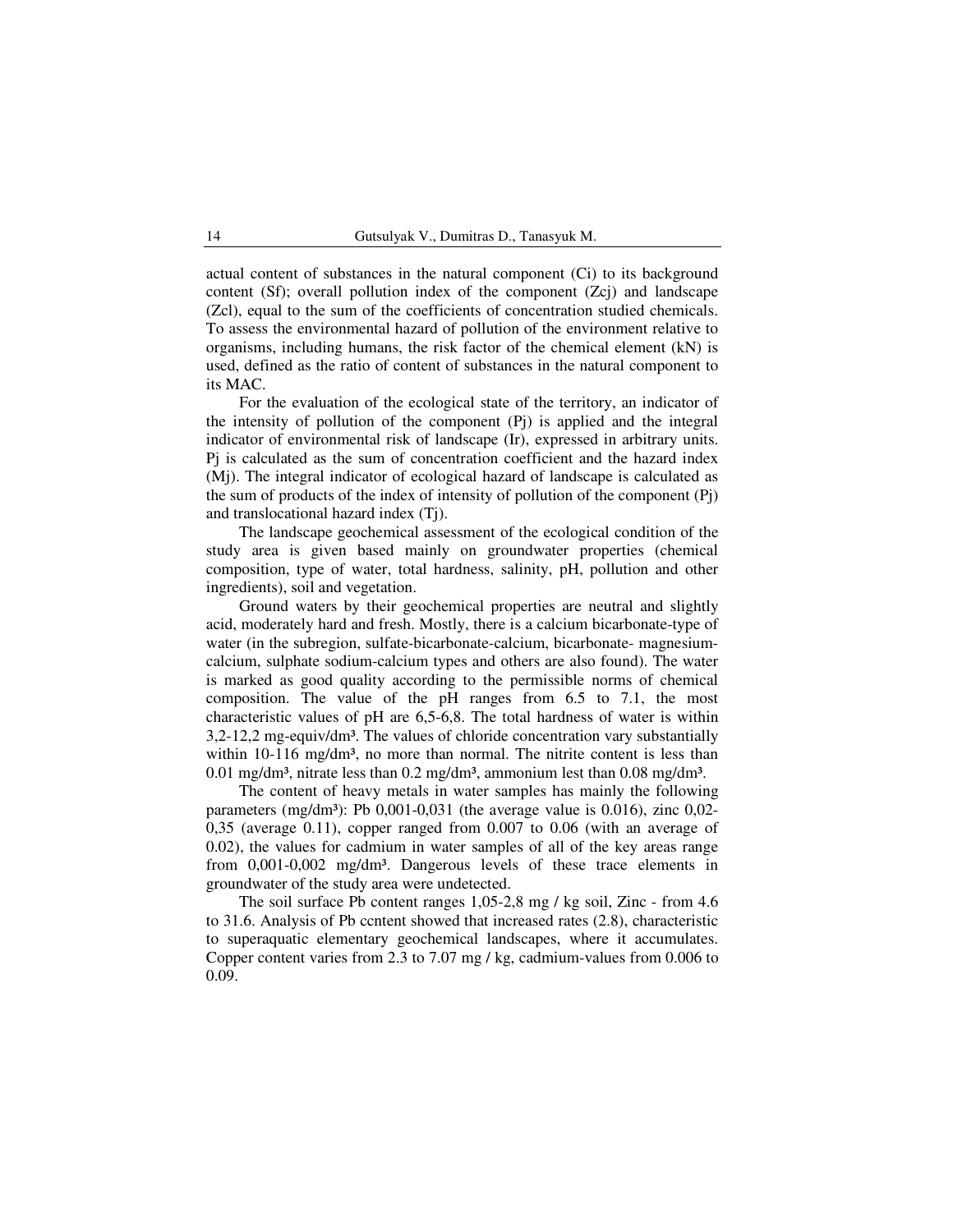In general, rural geosystems of Northern Bukovina are characterized by significant geochemical diversity, because they are located in different types of landscapes, in connection with those distinctive features that affect the migration processes in them. Geochemical indicators obtained in the study allow asserting that the level of total hardness and salinity of groundwater (drinking water) in steppe landscapes of rural Prut-Dnisters subregion has partially high values that often exceed standards. Water of forest-meadow, forest Precarpathian and Carpathian subregions has the best hydro-chemical parameters.

Overall, the ecological-geochemical state of landscapes of rural geosystems of Northern Bukovina also recorded a steady pattern of their distribution in subregions in the direction of Prut-Dnister (where the highest values are met) through Precarpathians to Bukovinian Carpathians. (Table 1)

| N <sub>2</sub> | Subregion                        | Values  | Zc    | Pi    | Īн     | <b>State</b>              |
|----------------|----------------------------------|---------|-------|-------|--------|---------------------------|
| 1              | Prut-Dnister                     | Min.    | 3.69  | 17.67 | 52.47  | Less $(low)$<br>favorable |
|                |                                  | Max.    | 17.32 | 93.34 | 252.2  |                           |
|                |                                  | Average | 5.54  | 36.08 | 117.16 |                           |
| $\overline{c}$ | Prut-Siret                       | Min.    | 2.23  | 19.44 | 74.88  | Favorable                 |
|                |                                  | Max.    | 6.81  | 48.52 | 165.23 |                           |
|                |                                  | Average | 4.13  | 32.80 | 116.45 |                           |
| 3              | <b>Bukovinian</b><br>Carpathians | Min.    | 2.07  | 18.19 | 68.96  | Improving<br>favorable    |
|                |                                  | Max.    | 9.06  | 54.82 | 167.54 |                           |
|                |                                  | Average | 3.85  | 32.43 | 113.88 |                           |

Table 1. Ecological-geochemical indicators of rural geosystems of Northern Bukovina subregions.

Landscape-geochemical analysis in general represents the status of rural geosystems of the region to develop a model of the pollution control system, while considering the role of natural and anthropogenic factors.

#### **Conclusions**

The evaluation of landscape-geochemical particularities of North Bucovina showed that the geo-ecological situation varies here according to the structure of the territory - from valley to mountain subregions. Landscape complexes form a specific landscape structure due to their positioning, which is taken into consideration when assessing the eco-geochemical situation of the territory. It was found that in Northern Bukovina, acid-calcium and calcium forms of landscapes (in plain area), sour and slightly acid (in mountain area)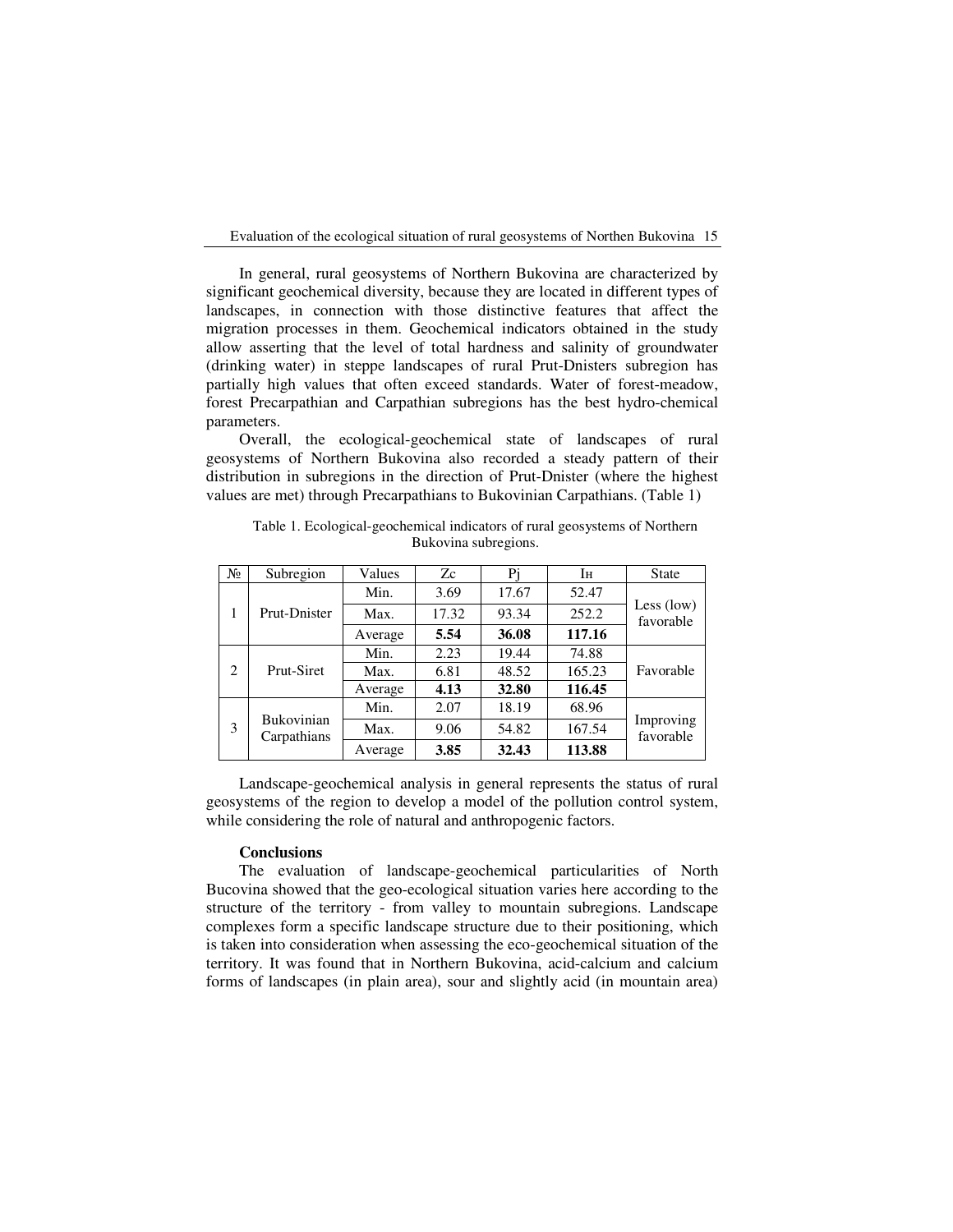generally dominate; they are present in alluvial, neo-alluvial, trans-alluvial and super-aquatic elementary geochemical landscapes.

The ecological-geochemical assessment of North Bukovina (performed on the basis of geochemical indicators) showed a quite significant regional differentiation. Generally favorable environmental conditions increase in the direction from the Prut-Dnister subregion through the Precarpathians to the Carpathians. Such changes of optimal environmental conditions are evidenced by the indicators of geochemical parameters (drinking water, soil, biomass).

In the Prut-Dnister area, the environmental conditions of rural geosystems can be estimated as less favorable or unfavorable (some areas in the valley of the Dniester, where rates of groundwater hardness are beyond the standards, as well as upland agro-ecosystems with contaminated soils from excess of chemical fertilizers).

Bucovinian Precarpathians (which are in the middle of Northern Bukovina) have favorable environmental conditions for human life and rural tourism. Prevalence of wash water regime geosystems (adequate rainfall) and significant woodlands contributed to the rehabilitation of landscapes from various anthropogenic pollutions. In addition, there are favorable conditions for the formation of high-quality groundwater (drinking) water, which should be considered (as an important factor) for the medical-geographic assessment area.

The Carpathian sub-region, in terms of geo-ecological estimates, is the most original. Here there is a more complex set of environmental conditions (vertical differentiation landscape complex). Valleys, terraced landscape complexes (with chain or mosaic scattered settlements) have increased favorable ecological and geochemical conditions.

Recreation and tourism in this subregion have optimum conditions. Among the geo-ecological factors in their development, it is worth noting the sufficiently high quality groundwater (drinking) water, which despite the excess rainfall, is sufficiently rich in biologically important macro and trace elements, which have mostly normal levels of hardness  $(Ca + Mg)$  and mineralization. All these contribute to water migration, the solubility of the respective rocks, the decomposition of biomass and others.

### **Bibliography:**

**V. Gutsuleac, 2010,** Ecology of Landscape. Edit. "Nashi Knigi", Chernivtsy.

**Vasile Gutsuleac, Galina Hodan, Lyubomir Olaru, 2009** - Geoecological Researches in Bukovina. Present Environment and Sustainable Development, Nr.3, 2009, Edit. "Alexandru Ioan Cuza", Iasi.